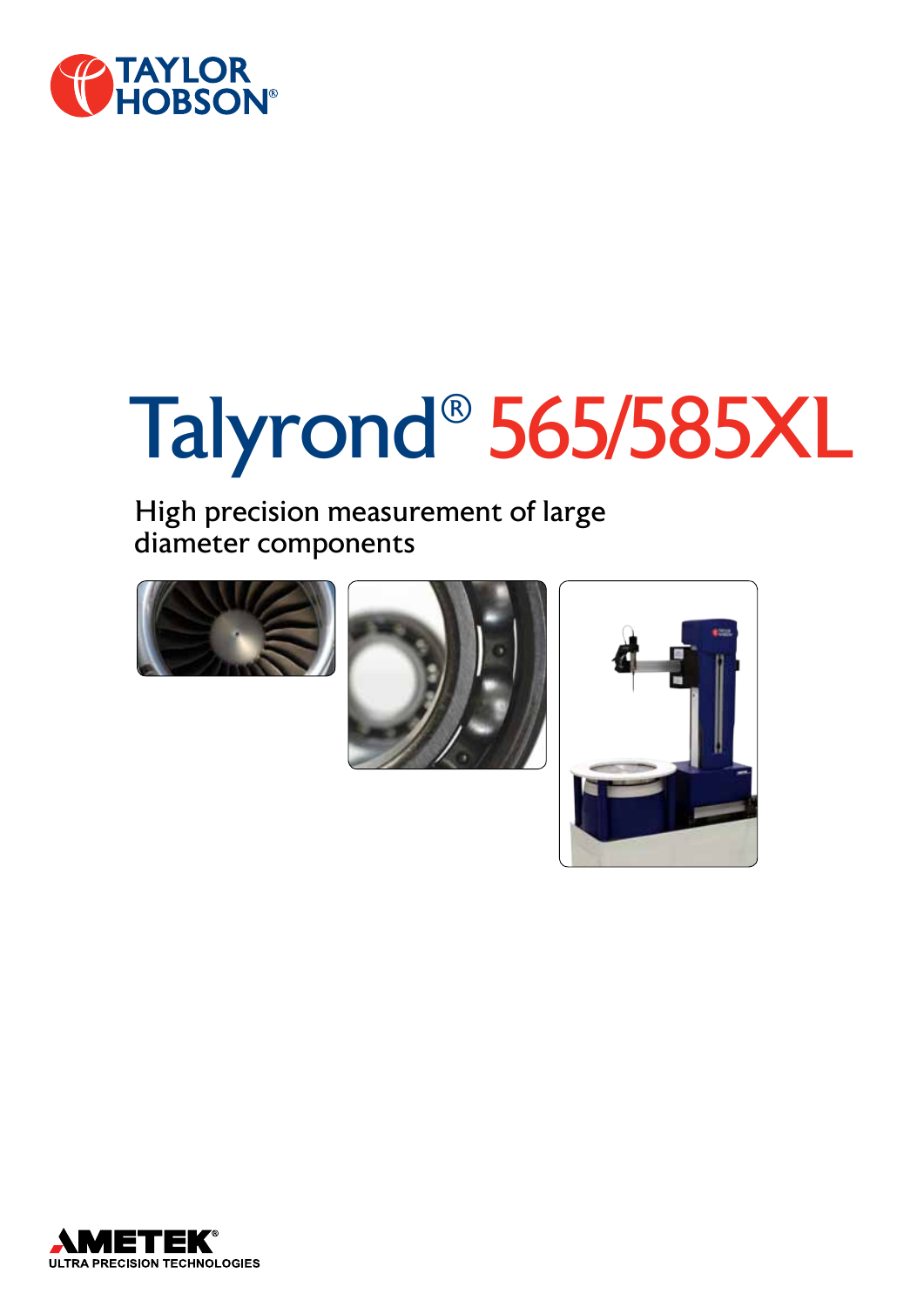# The Talyrond 500XL

High Precision Instruments for Large Diameter Components

The Talyrond 500XL with frictionless air bearing spindle and adjustable column is the ideal system for measurement of large diameter components



# Measurement of parts up to 1 metre diameter

Extremely popular in the measurement of large diameter bearings and non-rotationally symmetric components. These instruments are based around the successful Talyrond 500 range, the precision spindle with adjustable column enable measurement of parts up to 1 metre in diameter.

# Reproducible measurement results

Decades of experience, ultra precision machining expertise and FEA optimized design combine to provide low noise and near flawless mechanical execution of the measuring axes. Further enhancement via the use of traceable standards and exclusive algorithms effectively eliminates instrument influence from the measurement results.

# Monitoring manufacturing

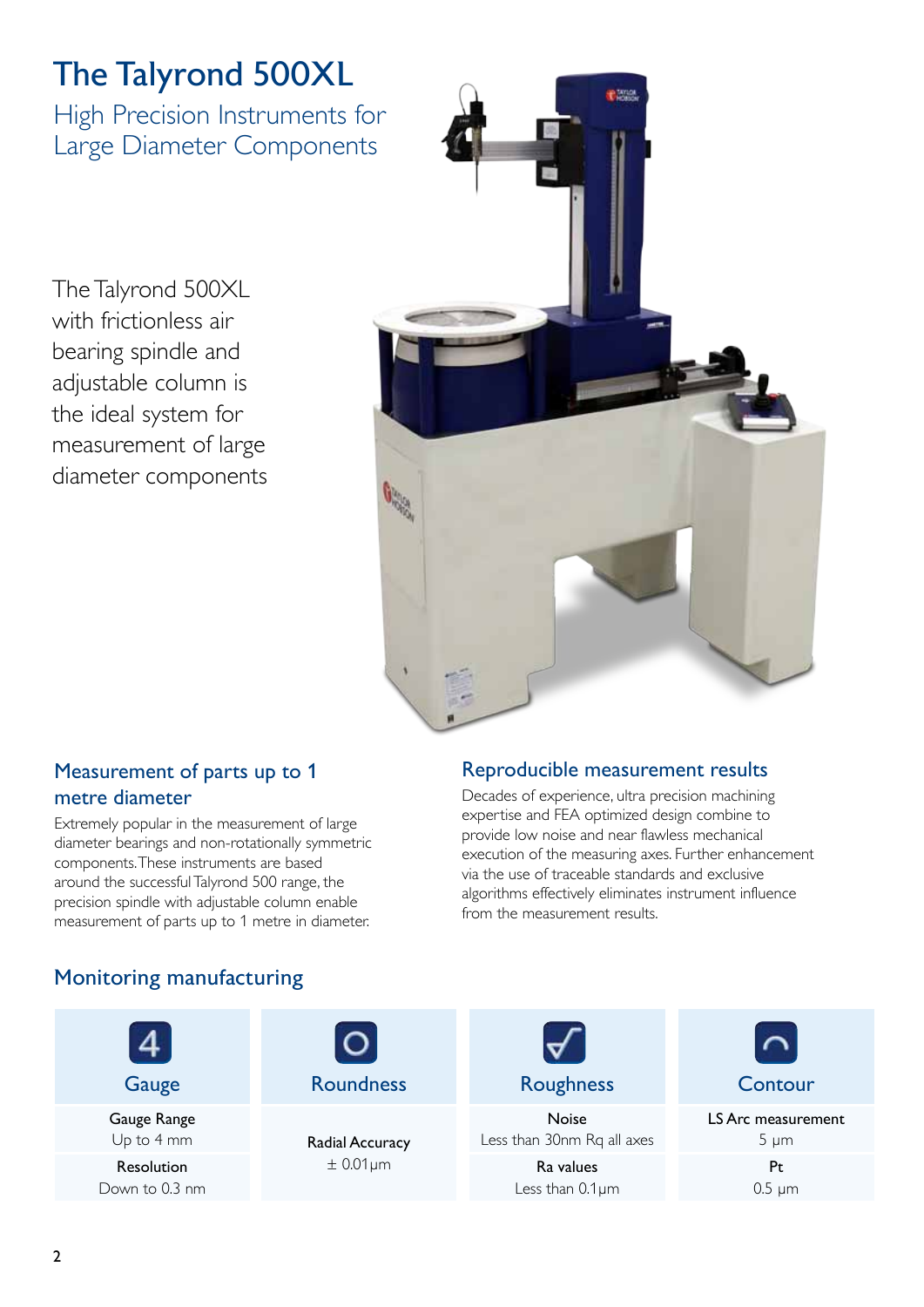

Non-symmetrical powertrain components Large diameter high precision bearings Small jet and turbine engine components

# Measurement of non-symmetrical power train components

The majority of power train components are non-symmetrical by nature making them difficult or impossible to measure on traditional roundness systems. The XL range of instruments have been designed to accept wide swing capacities and are ideal for components such as connecting rods, small engine blocks and heads.

As well as non-symmetrical components these roundness systems can measure crankshafts, pistons, valves and cylinder liners making it the most versatile roundness system on the market.



# Measurement of large diameter high precision bearings

The Talyrond 565 and 585XL systems come with a frictionless air bearing spindle with high load capacity and excellent spindle stiffness. Large diameter bearings can be measured to a high degree of accuracy and with a high degree of resolution thanks to the massive 72,000 data point resolution of the systems high precision encoder. Added to the system's roundness/flatness capability each XL instrument comes with Harmonic and Velocity analysis software making it a powerful tool for the analysis of bearing surfaces.



# Measurement of small jet engine and turbine components

Whether a supplier of engine components or a maintenance, repair and overhaul facility the XL range can help to control engine efficiency and improve engine build time by the analysis of roundness, flatness and form. Parameters such as eccentricity and run-out added to their angular direction allow prediction and control of out of balance situations particularly on stacked components. Features such as harmonic analysis and velocity analysis provide further information to aid in prediction of vibration and noise.

# Industries and applications:

- Automotive
- Hydraulics
- Aerospace
- Bearings
- Optics
- Industrial plants

Hav<br>yea<br>our<br>Tayl ty. )<br>facture *Having the responsibility to ensure 1.5 million bearings each year are manufactured to the highest quality, means controlling our components at all stages of manufacturing. We have 15 Taylor Hobson roundness measuring instruments that help us maintain high throughput and the accuracies we require to ensure every one of our bearings is of the highest quality.*  Measurement Q/A Coordinator – Leading global bearings manufacturer